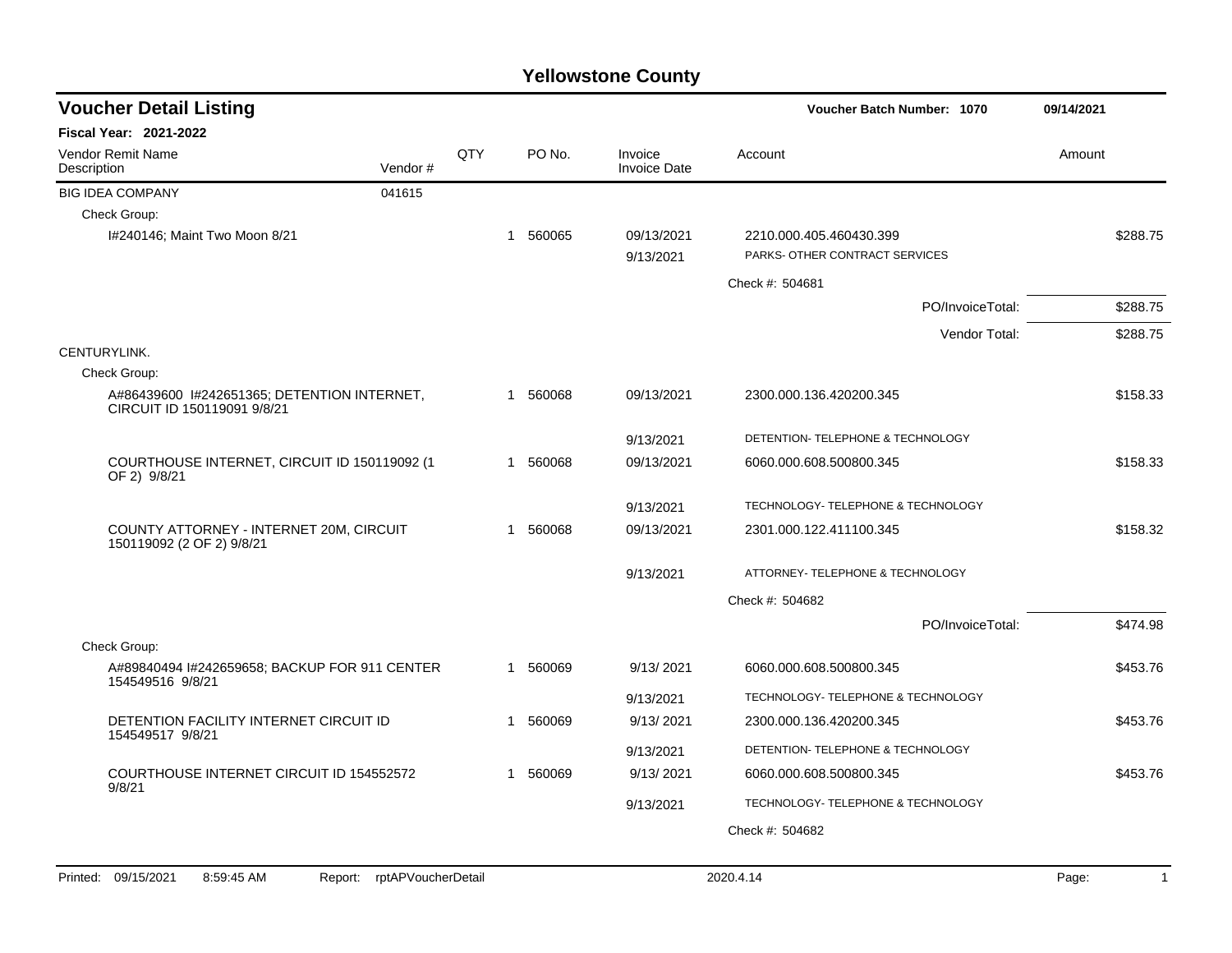| <b>Voucher Detail Listing</b>                                                      |     |   |        |                                | Voucher Batch Number: 1070                                       |                  | 09/14/2021 |
|------------------------------------------------------------------------------------|-----|---|--------|--------------------------------|------------------------------------------------------------------|------------------|------------|
| <b>Fiscal Year: 2021-2022</b>                                                      |     |   |        |                                |                                                                  |                  |            |
| <b>Vendor Remit Name</b><br>Description<br>Vendor#                                 | QTY |   | PO No. | Invoice<br><b>Invoice Date</b> | Account                                                          |                  | Amount     |
|                                                                                    |     |   |        |                                |                                                                  | PO/InvoiceTotal: | \$1,361.28 |
| Check Group:                                                                       |     |   |        |                                |                                                                  |                  |            |
| A#89962441 I#242651248 YSC 5K LONG DIST 9/8/21                                     |     |   | 560070 | 09/13/2021<br>9/13/2021        | 2399.000.235.420250.345<br>YSC- TELEPHONE & TECHNOLOGY           |                  | \$7.94     |
| A#89889983 I#242662634 YCDF YCSO CH LONG DIST<br>9/8/21                            |     | 1 | 560070 | 09/13/2021                     | 6060.000.608.500800.345                                          |                  | \$23.99    |
|                                                                                    |     |   |        | 9/13/2021                      | TECHNOLOGY- TELEPHONE & TECHNOLOGY                               |                  |            |
| A#89861221 I#242663639 LONG DIST 9/8/21                                            |     | 1 | 560070 | 09/13/2021<br>9/13/2021        | 6060.000.608.500800.345<br>TECHNOLOGY- TELEPHONE & TECHNOLOGY    |                  | \$34.07    |
|                                                                                    |     |   |        |                                | Check #: 504682                                                  |                  |            |
|                                                                                    |     |   |        |                                |                                                                  | PO/InvoiceTotal: | \$66.00    |
|                                                                                    |     |   |        |                                |                                                                  | Vendor Total:    | \$1,902.26 |
| CENTURYLINK                                                                        |     |   |        |                                |                                                                  |                  |            |
| Check Group:                                                                       |     |   |        |                                |                                                                  |                  |            |
| A#M4062458619-936M 101AT1ZF BLNGMTBNH00:<br>BLNGMTMADC1 9/1/21 217 N 27th          |     | 1 | 560076 | 09/13/2021                     | 6060.000.608.500800.345                                          |                  | \$453.64   |
|                                                                                    |     |   |        | 9/13/2021                      | TECHNOLOGY- TELEPHONE & TECHNOLOGY                               |                  |            |
| A#M4062458620-938M 101AT1ZF BLNGMTFRH01;<br>BLNGMTMADC1 9/1/21 CH Phone Connection |     | 1 | 560076 | 09/13/2021                     | 6060.000.608.500800.345                                          |                  | \$453.64   |
|                                                                                    |     |   |        | 9/13/2021                      | <b>TECHNOLOGY- TELEPHONE &amp; TECHNOLOGY</b>                    |                  |            |
| A#M4062458621-940M 101AT1ZF BLNGMTMADC1<br>BLNGMTMSHAA 9/1/21 3165 King Ave E      |     | 1 | 560076 | 09/13/2021                     | 6060.000.608.500800.345                                          |                  | \$453.64   |
|                                                                                    |     |   |        | 9/13/2021                      | TECHNOLOGY- TELEPHONE & TECHNOLOGY                               |                  |            |
| A#M4062458673-285M 101AT1ZF BLNGMTMADC1<br>BLNHMTFFH00 9/1/21 410 S. 26th St       |     | 1 | 560076 | 09/13/2021                     | 2399.000.235.420250.345                                          |                  | \$453.64   |
|                                                                                    |     |   |        | 9/13/2021                      | YSC- TELEPHONE & TECHNOLOGY                                      |                  |            |
|                                                                                    |     |   |        |                                | Check #: 504683                                                  |                  |            |
|                                                                                    |     |   |        |                                |                                                                  | PO/InvoiceTotal: | \$1,814.56 |
|                                                                                    |     |   |        |                                |                                                                  | Vendor Total:    | \$1,814.56 |
| CITY OF BILLINGS ANIMAL CONTROL                                                    |     |   |        |                                |                                                                  |                  |            |
| Check Group:                                                                       |     |   |        |                                |                                                                  |                  |            |
| I#21-0001; Euthanasia & lab fees 21-719335                                         |     | 1 | 560079 | 09/13/2021<br>9/13/2021        | 2300.000.137.440600.222<br>ANIMAL CONTROL- CHEM/LAB/MED SUPPLIES |                  | \$92.08    |
| rptAPVoucherDetail<br>Printed: 09/15/2021<br>8:59:45 AM<br>Report:                 |     |   |        |                                | 2020.4.14                                                        |                  | 2<br>Page: |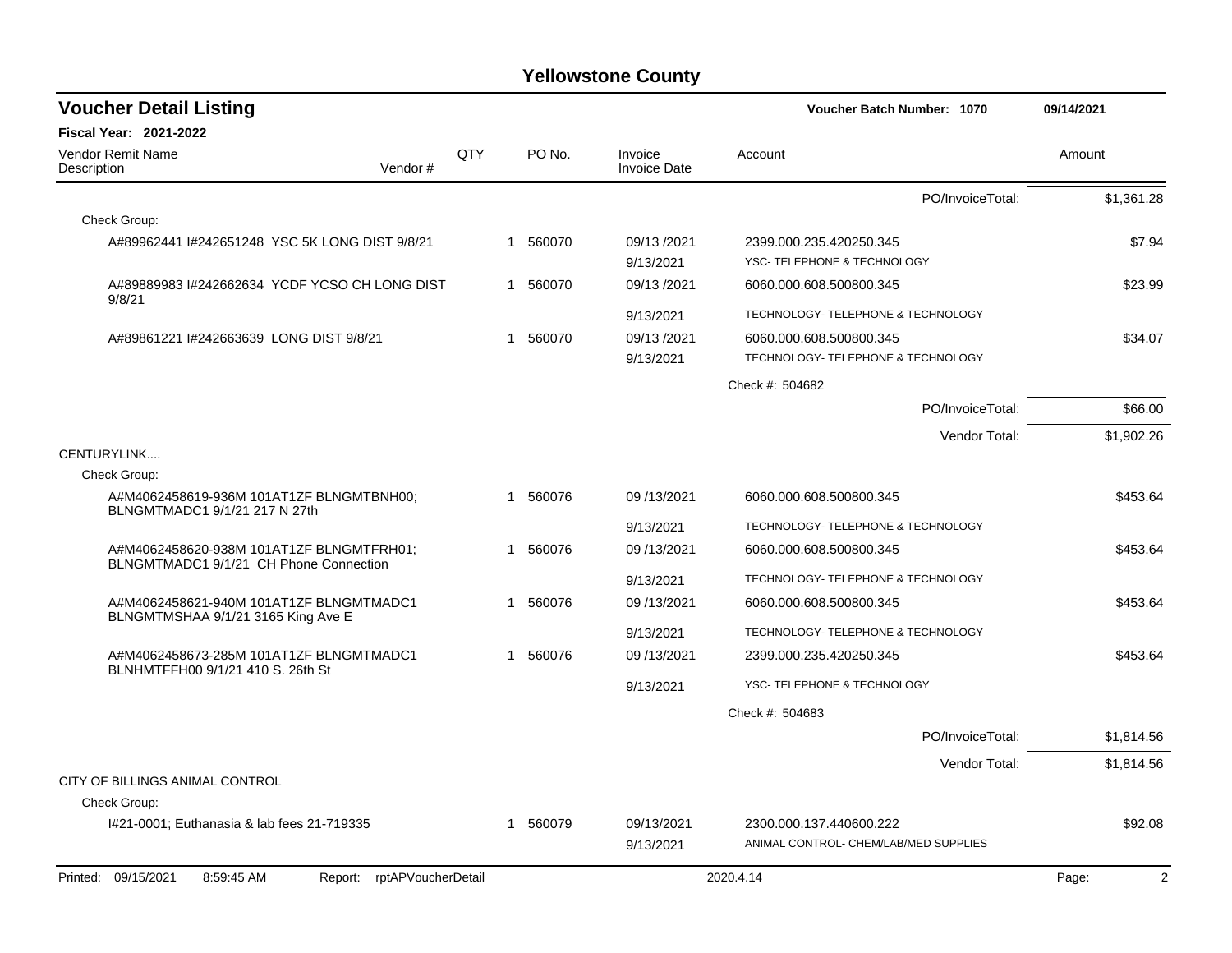| <b>Voucher Detail Listing</b>                     |                    |     |             |                                | Voucher Batch Number: 1070                                       | 09/14/2021 |
|---------------------------------------------------|--------------------|-----|-------------|--------------------------------|------------------------------------------------------------------|------------|
| <b>Fiscal Year: 2021-2022</b>                     |                    |     |             |                                |                                                                  |            |
| <b>Vendor Remit Name</b><br>Description           | Vendor#            | QTY | PO No.      | Invoice<br><b>Invoice Date</b> | Account                                                          | Amount     |
|                                                   |                    |     |             |                                | Check #: 504684                                                  |            |
|                                                   |                    |     |             |                                | PO/InvoiceTotal:                                                 | \$92.08    |
|                                                   |                    |     |             |                                | Vendor Total:                                                    | \$92.08    |
| ELITE LAWN SERVICE<br>Check Group:                |                    |     |             |                                |                                                                  |            |
| 1#6845 AUG 21 LIMLEE LAKE PARK MAINT              |                    |     | 1 560075    | 09/13/2021<br>9/13/2021        | 2650.000.000.460430.362<br>RSID 728M PARK MAINT & REPAIRS        | \$2,171.00 |
|                                                   |                    |     |             |                                | Check #: 504685                                                  |            |
|                                                   |                    |     |             |                                | PO/InvoiceTotal:                                                 | \$2,171.00 |
|                                                   |                    |     |             |                                | Vendor Total:                                                    | \$2,171.00 |
| EVENSON LAWN SERVICE LLC<br>Check Group:          |                    |     |             |                                |                                                                  |            |
| I#2697 AUG 2021 GRANITE PARK MAINT                |                    |     | 1 560074    | 09/13/2021<br>9/13/2021        | 2691.000.000.460430.362<br>RSID 771M PARK MAINT & REPAIRS        | \$1,800.96 |
|                                                   |                    |     |             |                                | Check #: 504686                                                  |            |
|                                                   |                    |     |             |                                | PO/InvoiceTotal:                                                 | \$1,800.96 |
|                                                   |                    |     |             |                                | Vendor Total:                                                    | \$1,800.96 |
| FOX, TOM<br>Check Group:                          |                    |     |             |                                |                                                                  |            |
| 1#123 AUG 2021 HARRIS PARK MAINT                  |                    |     | 560077<br>1 | 09/13/2021<br>9/13/2021        | 2561.000.000.460430.362<br>RSID 634M HARRIS PARK MAINT & REPAIRS | \$484.65   |
|                                                   |                    |     |             |                                | Check #: 504687                                                  |            |
|                                                   |                    |     |             |                                | PO/InvoiceTotal:                                                 | \$484.65   |
|                                                   |                    |     |             |                                | Vendor Total:                                                    | \$484.65   |
| <b>LOCKWOOD WATER &amp; SEWER</b><br>Check Group: | 020091             |     |             |                                |                                                                  |            |
| A#6245-00 HARRIS PARK WATER SVC 9/1/21            |                    |     | 560064<br>1 | 09/13/2021<br>9/13/2021        | 2561.000.000.460430.362<br>RSID 634M HARRIS PARK MAINT & REPAIRS | \$960.87   |
|                                                   |                    |     |             |                                | Check #: 504688                                                  |            |
|                                                   |                    |     |             |                                |                                                                  |            |
| Printed: 09/15/2021<br>8:59:45 AM<br>Report:      | rptAPVoucherDetail |     |             |                                | 2020.4.14                                                        | Page:<br>3 |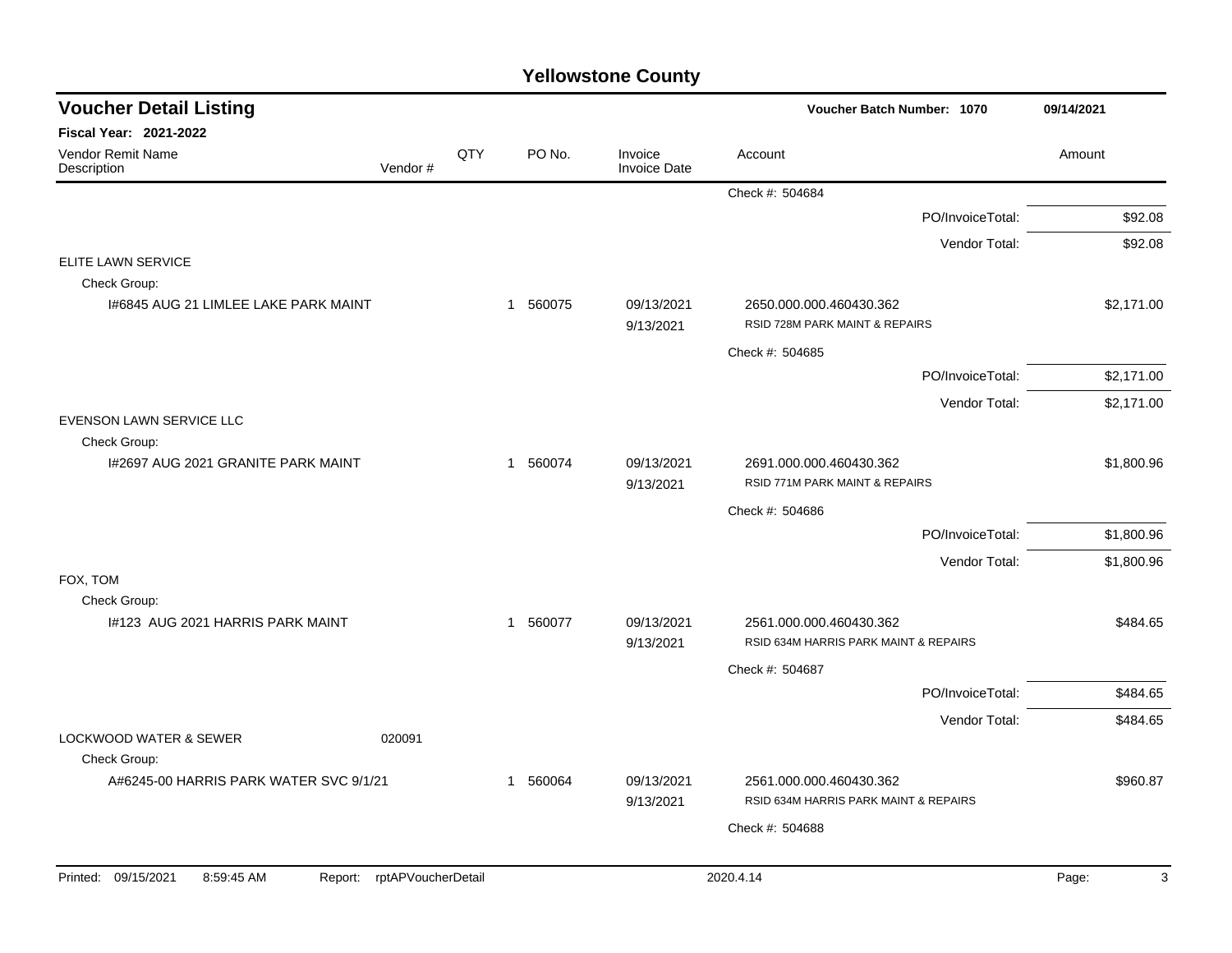| <b>Voucher Detail Listing</b>                   |                    |      |            |                                | Voucher Batch Number: 1070                              |                  | 09/14/2021 |
|-------------------------------------------------|--------------------|------|------------|--------------------------------|---------------------------------------------------------|------------------|------------|
| <b>Fiscal Year: 2021-2022</b>                   |                    |      |            |                                |                                                         |                  |            |
| Vendor Remit Name<br>Description                | Vendor#            | QTY  | PO No.     | Invoice<br><b>Invoice Date</b> | Account                                                 |                  | Amount     |
|                                                 |                    |      |            |                                |                                                         | PO/InvoiceTotal: | \$960.87   |
|                                                 |                    |      |            |                                |                                                         | Vendor Total:    | \$960.87   |
| LONG, SHERRY                                    |                    |      |            |                                |                                                         |                  |            |
| Check Group:                                    |                    |      |            |                                |                                                         |                  |            |
| Mileage LRLMV 8/6,13,27,30/21 SL                |                    |      | 136 560067 | 09/13/2021<br>9/13/2021        | 1000.000.113.410540.370<br>TREASURER-TRAVEL             |                  | \$76.16    |
| Mileage Treasurer District Mtg Acton 8/12/21 SL |                    | 31.6 | 560067     | 09/13/2021<br>9/13/2021        | 1000.000.113.410540.370<br>TREASURER- TRAVEL            |                  | \$17.70    |
|                                                 |                    |      |            |                                | Check #: 504689                                         |                  |            |
|                                                 |                    |      |            |                                |                                                         | PO/InvoiceTotal: | \$93.86    |
|                                                 |                    |      |            |                                |                                                         | Vendor Total:    | \$93.86    |
| MONTANA MOBILE DOCUMENT SHREDDING INC           |                    |      |            |                                |                                                         |                  |            |
| Check Group:                                    |                    |      |            |                                |                                                         |                  |            |
| I#63400 Shredding                               |                    |      | 235 560072 | 09/13/2021                     | 1000.000.199.411800.397                                 |                  | \$44.65    |
|                                                 |                    |      |            | 9/13/2021                      | MISC- CONTRACT SERVICES                                 |                  |            |
| I#63400 Shredding                               |                    | 255  | 560072     | 09/13/2021                     | 2301.000.122.411100.399                                 |                  | \$48.45    |
|                                                 |                    |      |            | 9/13/2021                      | ATTORNEY- OTHER CONTRACT SERVICES                       |                  |            |
| I#63400 Shredding                               |                    | 296  | 560072     | 09/13/2021                     | 1000.000.221.410330.398                                 |                  | \$56.24    |
|                                                 |                    |      |            | 9/13/2021                      | CLERK OF COURT-VARIABLE CONTRACT SERVICE                |                  |            |
|                                                 |                    |      |            |                                | Check #: 504690                                         |                  |            |
|                                                 |                    |      |            |                                |                                                         | PO/InvoiceTotal: | \$149.34   |
| OSTLUND, JOHN.                                  | 039112             |      |            |                                |                                                         | Vendor Total:    | \$149.34   |
| Check Group:                                    |                    |      |            |                                |                                                         |                  |            |
| I#9421496900 Cellphone 8/11-9/10/21             |                    |      | 1 560059   | 09/13/2021<br>9/13/2021        | 1000.000.100.410100.345<br>BOCC- TELEPHONE & TECHNOLOGY |                  | \$91.66    |
|                                                 |                    |      |            |                                | Check #: 504691                                         |                  |            |
|                                                 |                    |      |            |                                |                                                         | PO/InvoiceTotal: | \$91.66    |
|                                                 |                    |      |            |                                |                                                         | Vendor Total:    | \$91.66    |
| PASQUARELLO, ROB                                |                    |      |            |                                |                                                         |                  |            |
| 09/15/2021<br>8:59:45 AM<br>Printed:<br>Report: | rptAPVoucherDetail |      |            |                                | 2020.4.14                                               |                  | Page:<br>4 |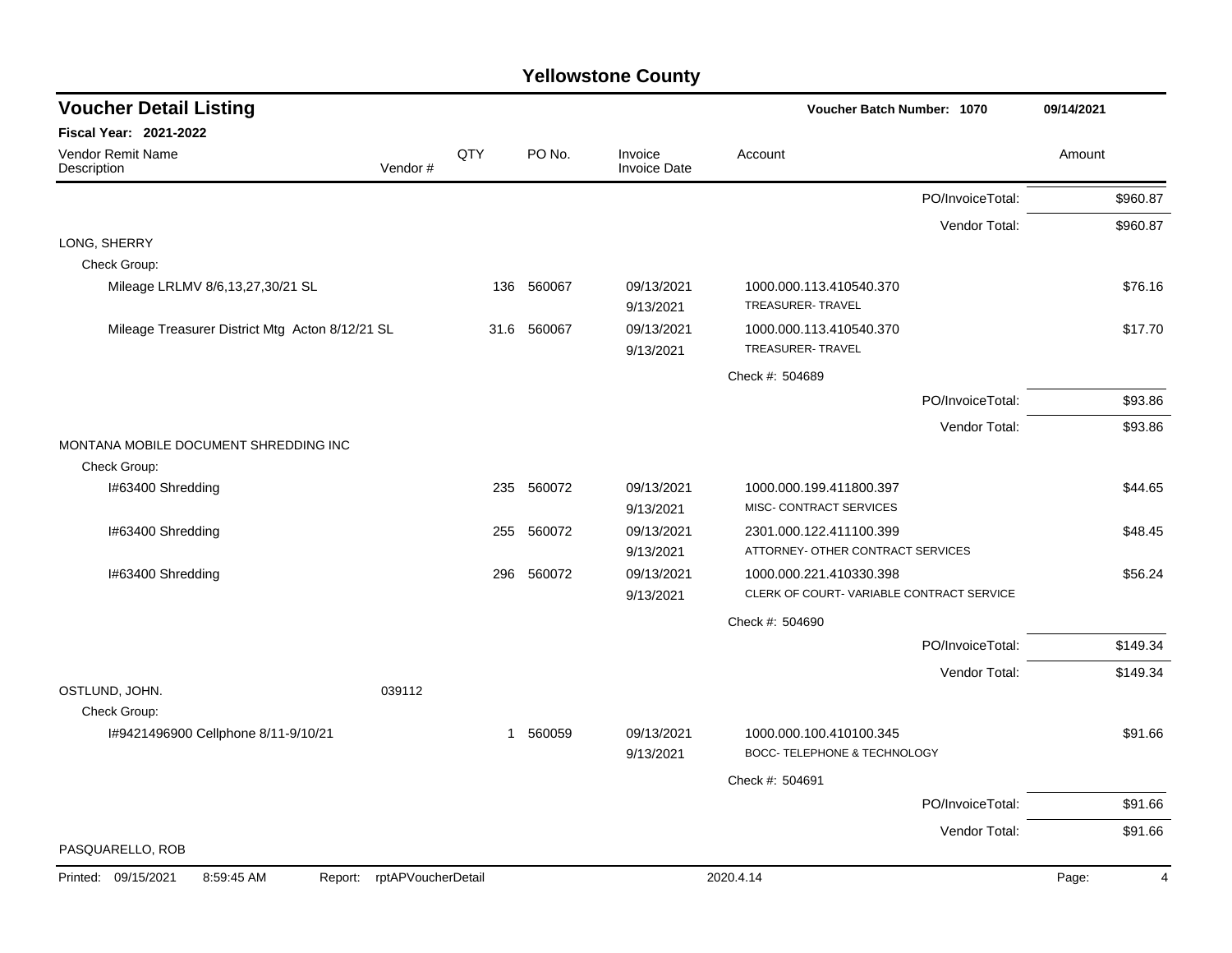| <b>Voucher Detail Listing</b>      |          | Voucher Batch Number: 1070 |                       |                         |                                                               |                  |            |
|------------------------------------|----------|----------------------------|-----------------------|-------------------------|---------------------------------------------------------------|------------------|------------|
| <b>Fiscal Year: 2021-2022</b>      |          |                            |                       |                         |                                                               |                  |            |
| Vendor Remit Name<br>Description   | Vendor # | QTY                        | PO No.                | Invoice<br>Invoice Date | Account                                                       |                  | Amount     |
| Check Group:                       |          |                            |                       |                         |                                                               |                  |            |
| 1#114 BROOKWOOD MAINT 8/7-31/2021  |          |                            | 560078<br>$\mathbf 1$ | 09/13/2021<br>9/13/2021 | 2689.000.000.460430.362<br>RSID 769M PARK MAINT & REPAIRS     |                  | \$610.00   |
|                                    |          |                            |                       |                         | Check #: 504692                                               |                  |            |
|                                    |          |                            |                       |                         |                                                               | PO/InvoiceTotal: | \$610.00   |
|                                    |          |                            |                       |                         |                                                               | Vendor Total:    | \$610.00   |
| PETER YEGEN JR INC                 | 006650   |                            |                       |                         |                                                               |                  |            |
| Check Group:                       |          |                            |                       |                         |                                                               |                  |            |
| A#80038142 B WILEY BOND#QTE131400  |          |                            | 560036<br>-1          | 09/13/2021<br>9/13/2021 | 1000.000.102.410940.350<br>CLERK & REC- PROFESSIONAL SERVICES |                  | \$50.00    |
|                                    |          |                            |                       |                         | Check #: 504693                                               |                  |            |
|                                    |          |                            |                       |                         |                                                               | PO/InvoiceTotal: | \$50.00    |
|                                    |          |                            |                       |                         |                                                               |                  |            |
| PUBLIC UTILITIES                   | 005150   |                            |                       |                         |                                                               | Vendor Total:    | \$50.00    |
| Check Group:                       |          |                            |                       |                         |                                                               |                  |            |
| A#102083 COURTHOUSE LAWN 9/9/21    |          |                            | 1 560060              | 09/13/2021<br>9/13/2021 | 1000.000.145.411200.342<br><b>FACILITIES- WATER</b>           |                  | \$630.15   |
| A#102084 COURTHOUSE 9/9/21         |          |                            | 560060<br>-1          | 09/13/2021<br>9/13/2021 | 1000.000.145.411200.342<br><b>FACILITIES- WATER</b>           |                  | \$2,461.03 |
| A#143751 RND BLDG 9/9/21           |          |                            | 560060<br>1           | 09/13/2021<br>9/13/2021 | 1000.000.145.411200.342<br><b>FACILITIES- WATER</b>           |                  | \$314.01   |
| A#175596 205 N 25TH PKG LOT 9/9/21 |          |                            | 560060<br>1           | 09/13/2021<br>9/13/2021 | 1000.000.145.411200.342<br><b>FACILITIES- WATER</b>           |                  | \$310.32   |
|                                    |          |                            |                       |                         | Check #: 504694                                               |                  |            |
|                                    |          |                            |                       |                         |                                                               | PO/InvoiceTotal: | \$3,715.51 |
|                                    |          |                            |                       |                         |                                                               | Vendor Total:    | \$3,715.51 |
| REPUBLIC SERVICES #892             |          |                            |                       |                         |                                                               |                  |            |

Check Group: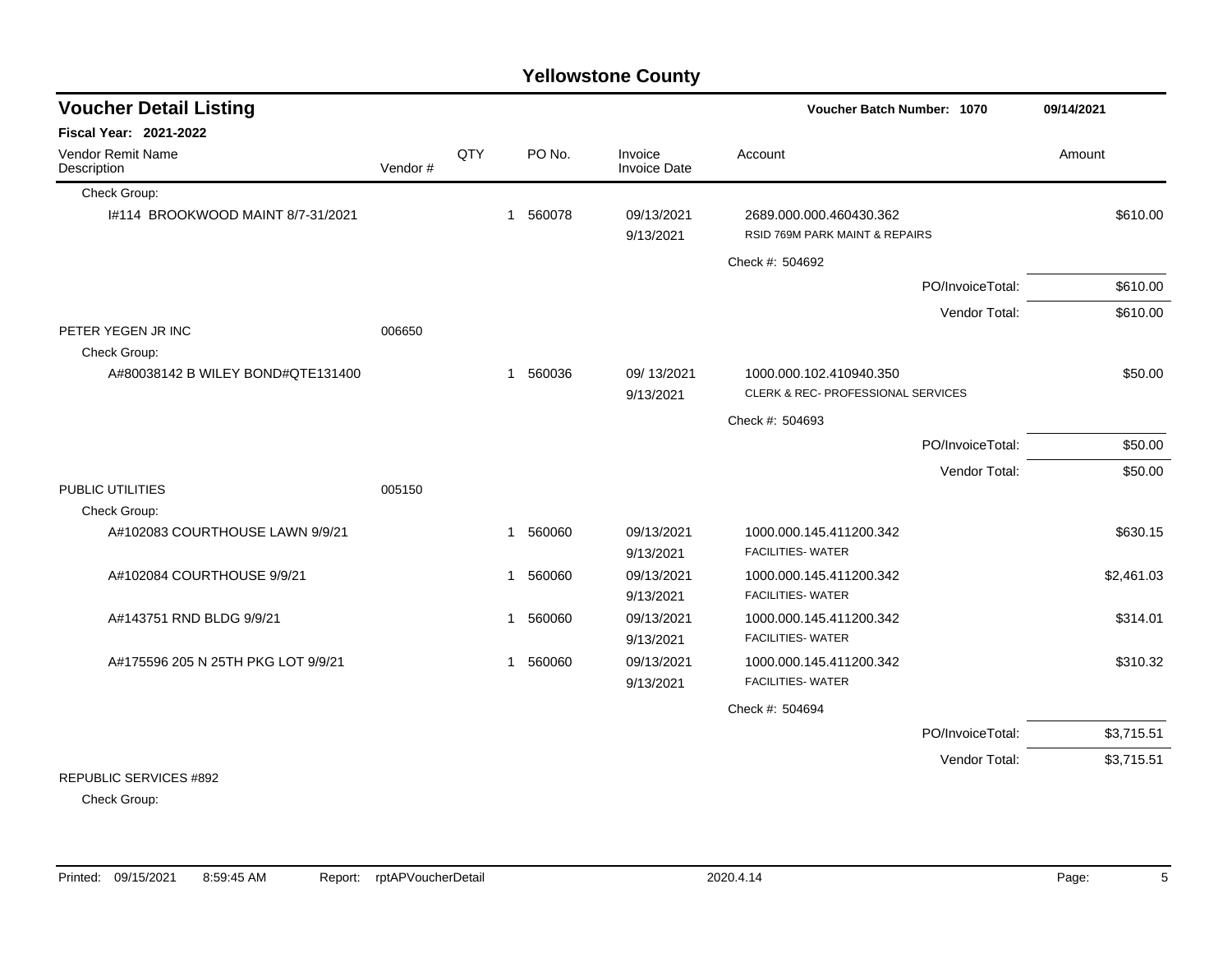| <b>Voucher Detail Listing</b>                                |         |     |   |          |                                | Voucher Batch Number: 1070                                | 09/14/2021 |
|--------------------------------------------------------------|---------|-----|---|----------|--------------------------------|-----------------------------------------------------------|------------|
| Fiscal Year: 2021-2022                                       |         |     |   |          |                                |                                                           |            |
| <b>Vendor Remit Name</b><br>Description                      | Vendor# | QTY |   | PO No.   | Invoice<br><b>Invoice Date</b> | Account                                                   | Amount     |
| A#30892-3483393 I#957047; TWO MOON GARBAGE<br>SVC 8/28/21    |         |     |   | 1 560073 | 09/13/2021                     | 2210.000.405.460430.340                                   | \$201.02   |
|                                                              |         |     |   |          | 9/13/2021                      | PARKS- UTILITIES                                          |            |
| A#30892-3483393 I#957047 EARL GUSS GARBAGE<br>SVC 8/28/21    |         |     | 1 | 560073   | 09/13/2021                     | 2210.000.405.460430.340                                   | \$29.23    |
|                                                              |         |     |   |          | 9/13/2021                      | PARKS- UTILITIES                                          |            |
| A#30892-3483393 I#957047; ZIMMERMAN GARBAGE<br>SVC 8/28/21   |         |     |   | 1 560073 | 09/13/2021                     | 2210.000.405.460430.340                                   | \$114.75   |
|                                                              |         |     |   |          | 9/13/2021                      | PARKS- UTILITIES                                          |            |
|                                                              |         |     |   |          |                                | Check #: 504695                                           |            |
|                                                              |         |     |   |          |                                | PO/InvoiceTotal:                                          | \$345.00   |
|                                                              |         |     |   |          |                                | Vendor Total:                                             | \$345.00   |
| SWENSGARD, GAIL                                              |         |     |   |          |                                |                                                           |            |
| Check Group:                                                 |         |     |   |          |                                |                                                           |            |
| Claim #05-22; Reimbursement for chipped windshield<br>repair |         |     | 1 | 560080   | 09/13/2021                     | 2190.000.429.510200.751                                   | \$50.00    |
|                                                              |         |     |   |          | 9/13/2021                      | DEFENSE COSTS- AUTO COLLISION & COMP                      |            |
|                                                              |         |     |   |          |                                | Check #: 504696                                           |            |
|                                                              |         |     |   |          |                                | PO/InvoiceTotal:                                          | \$50.00    |
|                                                              |         |     |   |          |                                | Vendor Total:                                             | \$50.00    |
| YELLOWSTONE COUNTY NEWS                                      | 006690  |     |   |          |                                |                                                           |            |
| Check Group:                                                 |         |     |   |          |                                |                                                           |            |
| #113293 RFP CYBER SECURITY 9/3/21                            |         |     | 3 | 560062   | 09/13/2021<br>9/13/2021        | 2927.000.124.420401.398<br>ES75 - HOMELAND SECURITY GRANT | \$19.50    |
| I#113293 RFP CYBER SECURITY 9/10/21                          |         |     |   | 3 560062 | 09/13/2021                     | 2927.000.124.420401.398                                   | \$18.00    |
|                                                              |         |     |   |          | 9/13/2021                      | ES75 - HOMELAND SECURITY GRANT                            |            |
|                                                              |         |     |   |          |                                | Check #: 504697                                           |            |
|                                                              |         |     |   |          |                                |                                                           |            |
|                                                              |         |     |   |          |                                | PO/InvoiceTotal:                                          | \$37.50    |
| YELLOWSTONE VALLEY ELECTRIC<br>Check Group:                  | 006770  |     |   |          |                                | Vendor Total:                                             | \$37.50    |